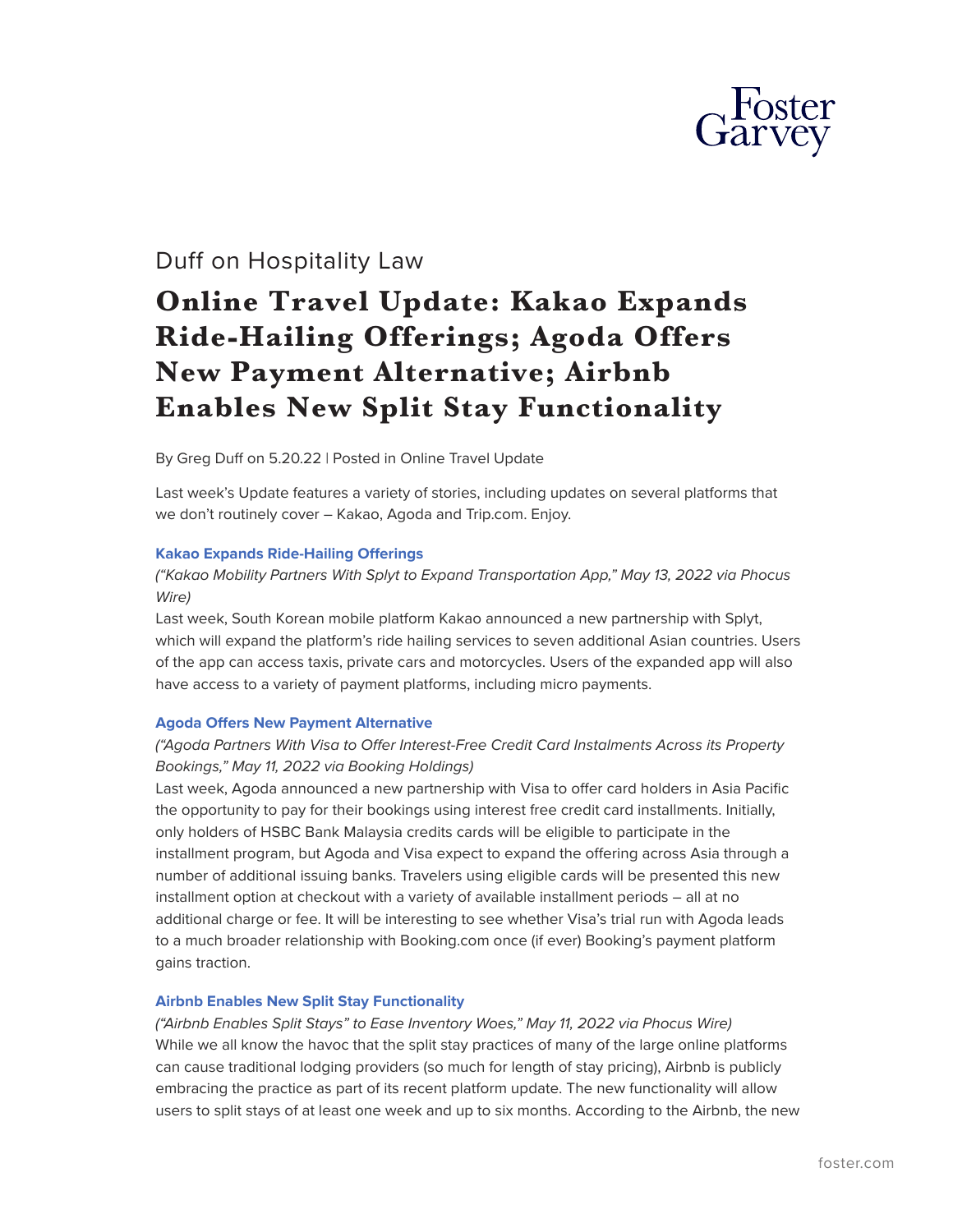

**Online Travel Update:** Kakao Expands Ride-Hailing Offerings; Agoda Offers New Payment Alternative; Airbnb Enables New Split Stay Functionality

> functionality is being launched to help address supply challenges in key markets (which we have covered in several past Updates) for travelers seeking longer stays (according to Airbnb's recent earnings release, travelers seeking stays of one month or longer is its fastest growing travel category). How this new functionality might affect the pricing practices of short-term rental hosts and management companies remains to be seen.

Other news:

 $\overline{a}$ 

#### **[Expedia Group on "Deconstructing" Online Travel](https://protect-us.mimecast.com/s/9_J2CADQrKIrkmLwTXFvOR?domain=fp.foster.com)**

#### *May 13, 2022 via Phocus Wire*

As part of its efforts to unify the disparate brands and technology under the Expedia Group umbrella, the online travel giant has introduced a new technology platform called Open World. Announced at Expedia Group's Explore partner event, the platform is designed for partners to leverage and configure products and services and contains an entire e-commerce suite, with components like payments, fraud, conversations and service.

#### **[Katanox Raises \\$5.7 Million, Adds Expedia Exec Rob Torres to Board](https://protect-us.mimecast.com/s/3iEGCBB8v9cPYZpwtP2EXA?domain=fp.foster.com)**

#### *May 13, 2022 via Phocus Wire*

Katanox, an Amsterdam-based startup that facilitates direct B2B distribution of travel accommodations and payments, has raised \$5.7 million in a seed round. Investors in the round include Rappi and Yuno co-founder Juan Pablo Ortega; Jan Joost Kalff, co-founder of fintech Dimebox and current co-founder and CEO of Found; and Bas Blommaart, founder of hospitality tech iTesso.

#### **[The Department of Culture and Tourism - Abu Dhabi Partners with Top Global Travel Service](https://protect-us.mimecast.com/s/JYBtCG6YAWcWvyKDcLPPW7?domain=fp.foster.com) [Provider Trip.com Group](https://protect-us.mimecast.com/s/JYBtCG6YAWcWvyKDcLPPW7?domain=fp.foster.com)**

#### *May 11, 2022 via PR Newswire* – *U.K.*

The Department of Culture and Tourism – Abu Dhabi (DCT Abu Dhabi) has signed a strategic partnership with Trip.com Group, a leading global travel service provider, in an online ceremony at Arabian Travel Market. The partnership's social and economic initiatives will encourage and entice visitors worldwide to visit Abu Dhabi, promoting the U.A.E. capital as a top-tier travel destination in 13 markets across Asia and Europe, including in India, China, South Korea, Japan, U.S.A., U.K., Germany, France, and the Netherlands.

### **[Airbnb is Launching its Biggest Redesign in a Decade. Travel May Never be the Same](https://protect-us.mimecast.com/s/eJ8KCJ6Y1WcpN436HWzO4N?domain=fp.foster.com)**

#### *May 11, 2022 via Fast Company*

Tripadvisor. Expedia. Booking.com. Google. No matter where you begin the process of booking